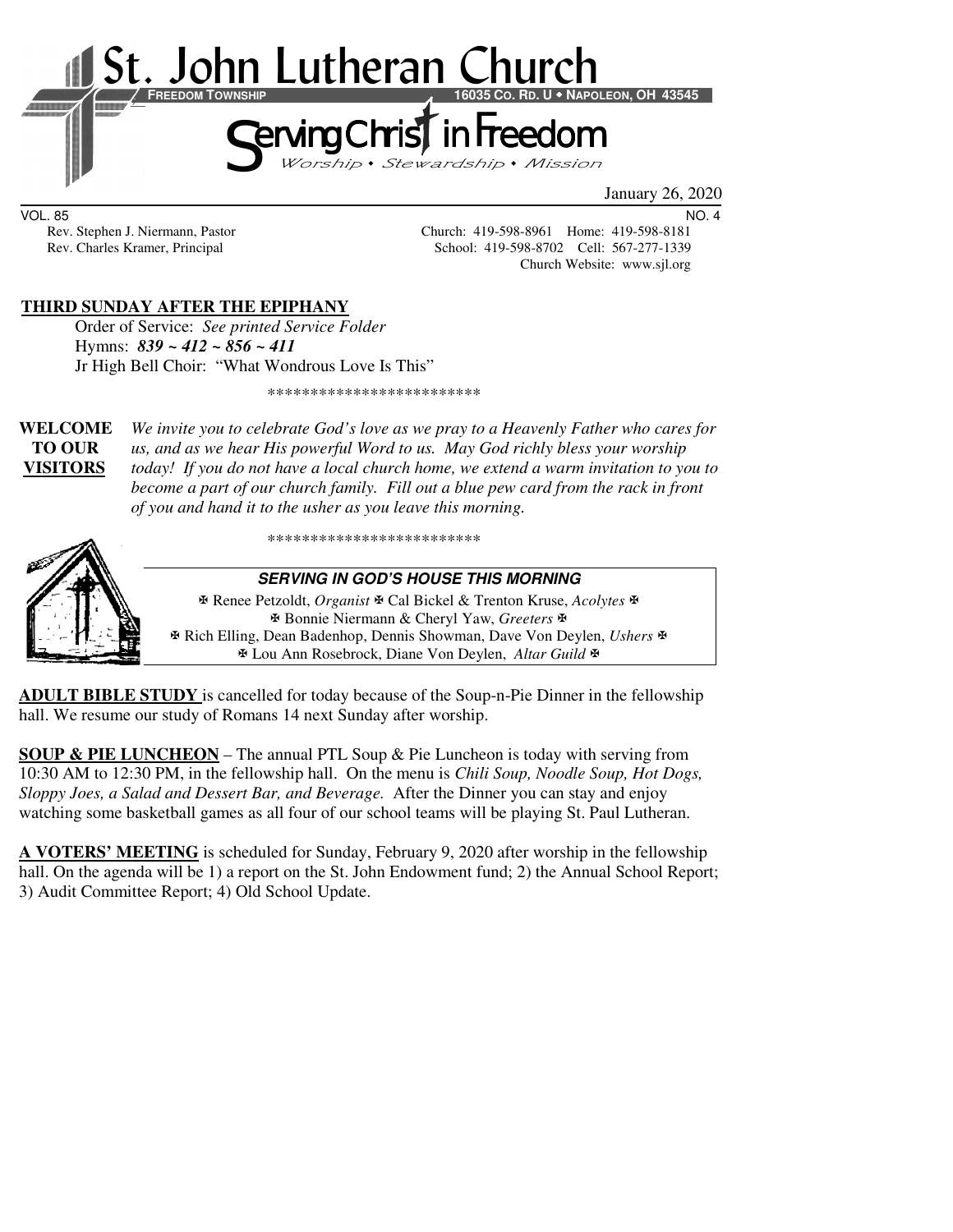|       | In God's House This Week | Online church calendar: www.DynaCal.com/sjl                         |  |  |
|-------|--------------------------|---------------------------------------------------------------------|--|--|
| Date  | Time                     | <b>Activities</b>                                                   |  |  |
| Today |                          | National Lutheran Schools Week ◆                                    |  |  |
|       | 9:00 AM                  | <b>Worship Service</b>                                              |  |  |
|       | 10:20AM                  | Sunday School; "The Lamp"                                           |  |  |
|       | 10:30AM                  | PTL Soup & Pie Luncheon                                             |  |  |
|       | 1:00 PM                  | B-ball: Gr. 4-6 Girls; 2:15 PM Gr. 4-6 Boys; 3:30 PM Gr. 7&8 Girls; |  |  |
|       |                          | 4:45 PM Gr. 7&8 Boys vs St. Paul – Napoleon                         |  |  |
| Mon.  | 5:30 PM                  | <b>Bread From Heaven Food Pantry distribution</b>                   |  |  |
| Tue.  | 8:35 AM                  | Chapel led by Kevin Creutz, Supt. Ohio District Lutheran Schools    |  |  |
|       | 4:30 PM                  | B-ball: Gr. 4-6 Boys vs St. John – Defiance                         |  |  |
|       | 6:00 PM                  | B-ball: Gr. 4-6 Boys vs Tinora                                      |  |  |
|       | 7:00 PM                  | "Consecrated Stewards" Information Meeting (see bulletin note)      |  |  |
| Wed.  | 6:15 PM                  | <b>Midweek Confirmation Class</b>                                   |  |  |
|       | 6:30 PM                  | <b>Adult Bell Practice</b>                                          |  |  |
|       | $7:15$ PM                | <b>Adult Choir Practice</b>                                         |  |  |
| Fri.  | 5:00 PM                  | B-ball: Gr. 7&8 Teams vs Senedot Stripes                            |  |  |
| Sat.  | 5:00 PM                  | Sr High LYF making Super Bowl Subs                                  |  |  |
| Sun.  | 9:00 AM                  | <b>Communion Service</b>                                            |  |  |
|       | 10:20AM                  | Adult Bible Study; Sunday School; "The Lamp"                        |  |  |
|       | 6:00 PM                  | Super Bowl Party at Miss Bartok's house                             |  |  |
| Mon.- | 7:30 AM                  | Morning Meditations, WONW 1280 AM                                   |  |  |
| Sat.  |                          | Speaker: Rev. Logan Schiewe, St. Paul Lutheran - Napoleon           |  |  |

**MATTERS FOR PRAYER** – Please keep these people in your prayers:

- Shut-Ins: *Norma Damman, Renetta Homan,* and *Lester Rabe*
- *Delora Winkelman, Dorothy Gerken, Melba Elling, Eldor Gruenhagen,* and *Lorna Von Deylen*, at Genacross Lutheran Home
- *Donald Landry,* residing at the Ohio Veteran's Home, Sandusky
- Armed Services: *Justin Atkinson, Jason Rohrs*, *Emily Schroeder, Connor Gerken, Seth Handy*
- *Rose Leonard, Florence Jones, Ruth Mahnke*, and *Harvey Russell*, with various health issues
- *Willie & Arlene Gerken,* at Genacross Lutheran Home due to a fall taken by Arlene, and Willie's need for mobility assistance
- *Cheryl Yaw,* recuperating at home after recent hospitalization
- *Harold Behrmann,* hospitalized this past week at UTMC
- *Evelyn Rohrs,* hospitalized at Henry County Hospital this past week
- *Denny Behnfeldt,* recuperating from shoulder replacement surgery this past week

**2019 END OF YEAR CONTRIBUTIONS** – The 2019 individual offering totals (green sheets) are available on the narthex table. These will also be printed in the Church Annual Report. We hope this helps those members in need of this information for tax purposes. If you have any questions on your yearly contribution information, please call past Financial Trustee, *Cheryl Dietrich* at 419-592-9792).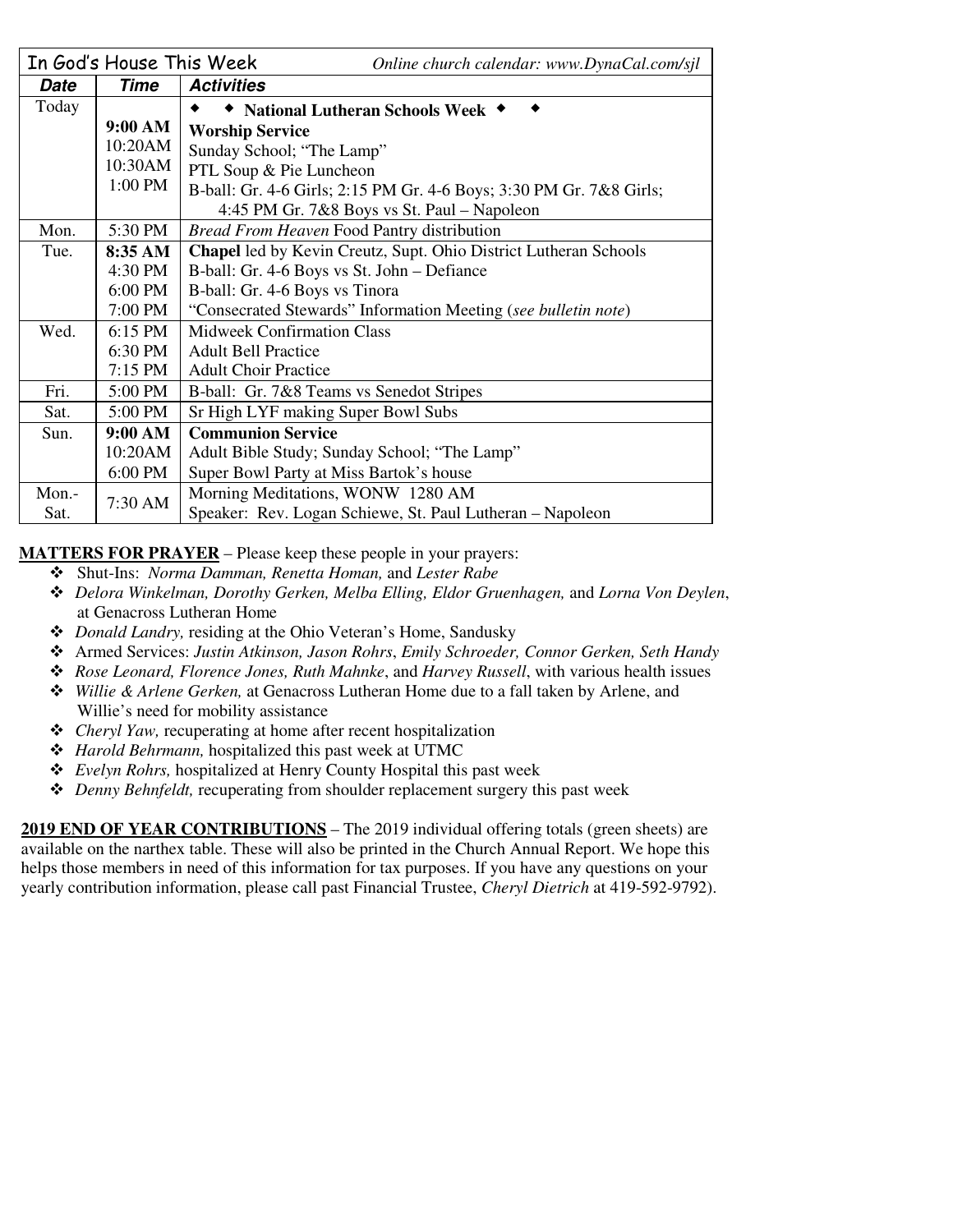# **ADULT BIBLE STUDY – ROMANS 14**

As we come to the end of the *Letter to the Romans*, St. Paul gets very practical in dealing with our life together in Christ's congregation. Specifically, he addresses how people often judge one another in matters in which we are actually free. Those who are strong in Christian faith are tempted to despise those weaker in faith for their lack of understanding, while those who are weak in faith are tempted to judge their fellow Christians who exercise Christian freedom. Join



us this morning for Bible Study as we explore how Paul deals with these things, and let us grow together in grace and in the knowledge of our Lord and Savior!

**NATIONAL LUTHERAN SCHOOLS WEEK**: NLSW is scheduled for Jan. 26 – Feb. 1, 2020. National Lutheran Schools Week provides the network of 1,950 LCMS preschools, elementary schools and high schools with the public opportunity to proclaim and celebrate God's work in Lutheran schools. In this, Lutheran schools thank God for the opportunity to provide excellent academic preparation for the children they serve and for the opportunity to share Jesus' amazing love with students and their families. National Lutheran Schools Week gives schools the ability to proclaim these great blessings within the communities they serve. Lutheran schools are amazing incubators for faithful witness of God's love through Christ by teachers and students alike. "Joy:Fully Lutheran" is the theme for the 2020 National Lutheran Schools Week celebration. The associated scripture verse is 1 Thessalonians 5:16-24 which says: *"Rejoice always, pray without ceasing, give thanks in all circumstances; for this is the will of God in Christ Jesus for you. Do not quench the Spirit. Do not despise prophecies, but test everything; hold fast what is good. Abstain from every form of evil. Now may the God of peace himself sanctify you completely, and may your whole spirit, soul and body be kept blameless at the coming of our Lord Jesus Christ. He who calls you is faithful; he will surely do it."*



**WINTER PARKING LOT ASSISTANCE** – If you are able-bodied and surefooted, please consider serving God's people by coming a little early on those Sundays when the winter weather is a bit dicey, to help park cars for those who come to the carport, and/or to go outside and give an arm to assist those who need help walking across the parking lot. No need to sign up – just show up a little early to lend a helping hand. Thank you!

**CABINETS FOR SALE**: There are two old cabinets that have been moved out of the old school, and taken to Denny & Diane Von Deylen's building. We are going to give them to someone or auction them off to the highest bidder tomorrow, Mon., Jan.  $27<sup>th</sup>$  at 6:00 PM. If interested, there are pictures of each one on the narthex table. Any further questions, please call Diane Von Deylen at 419-966-0527.

**OLD SCHOOL RENOVATION BROCHURES** – Recently the *Old School Renovation Finance Committee* sent out a mailing to St. John Lutheran Church members and to SJLS Alumni with an informational brochure about the Old School renovation, and the opportunity to participate in this project through monetary gifts. If you would expect to have received this mailing but for some reason did not, please accept our apology (nothing is perfect in this world), and pick up one of these brochures in the narthex. **Thank you to everyone for your gifts and donations to this project!**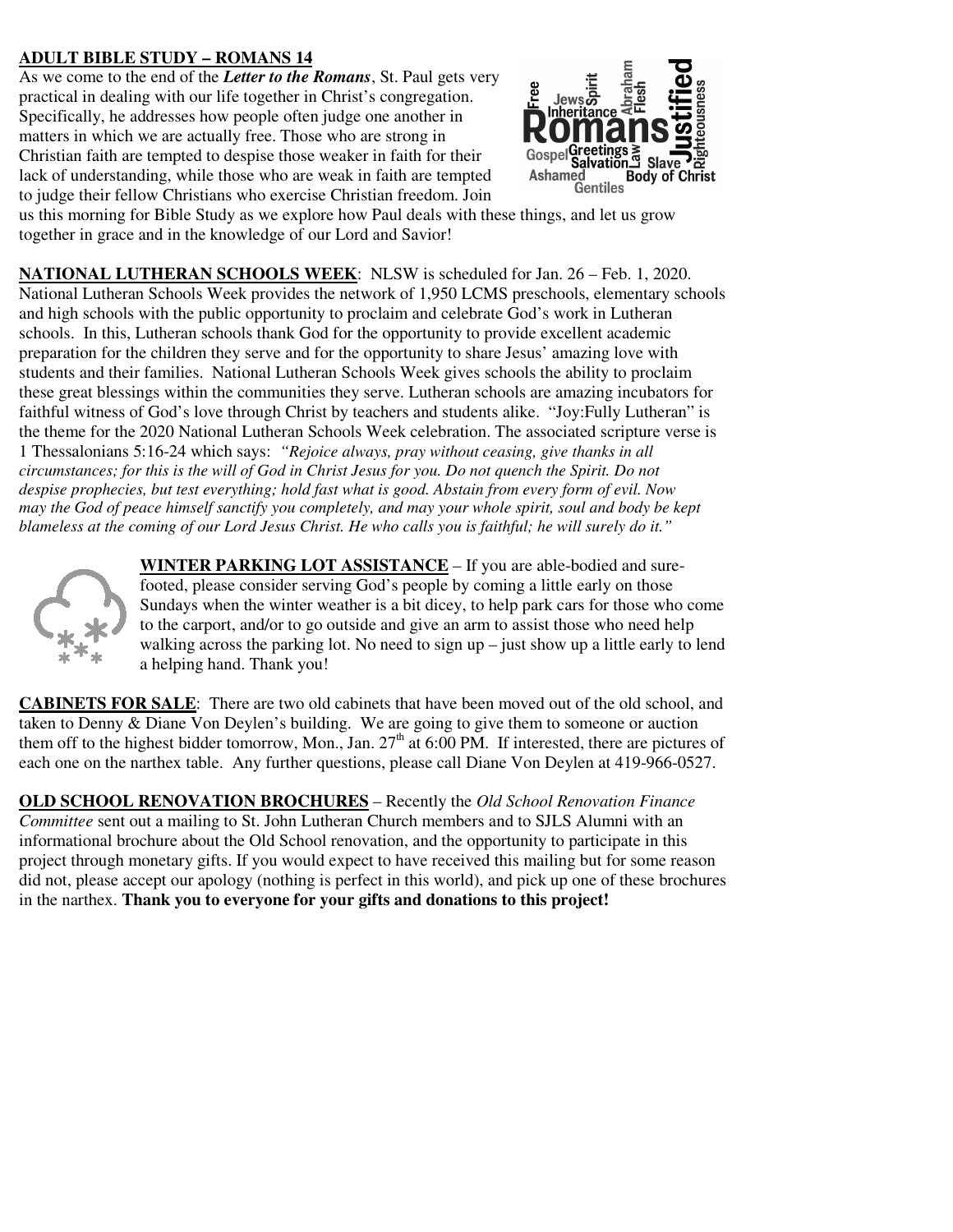**WHY LUTHERAN SCHOOLS? Strengthening Communities**: Every community needs students who are academically qualified and have learned to practice appropriate morality and respect. Since Lutheran schools accept students from all parts of the community, they can have a strong effect on the community itself.

| <b>FINANCIAL FACTS:</b> | Home Fund  | Synod & Missions | <b>Building Fund</b> |
|-------------------------|------------|------------------|----------------------|
| Weekly Need             | \$9,792.78 | \$500.00         | \$961.54             |
| Rec'd 1/19/19           | \$6,831.00 | \$179.00         | \$525.00             |

 **ATTENDANCE**: Sunday – 1/19/19 – 178

**2019 CHURCH ANNUAL REPORT** – It's time to start getting your reports ready for the 2019 Church Annual. The secretaries and treasurers of the different organizations are asked to write up a summary of the year's activities along with a financial report if there is one. **Please turn your reports in to Joyce Wiechers by Fri., Feb. 14.** 

#### **CHURCH COUNCIL / ELDERS / STEWARDSHIP BOARD Special Announcement for Combined Meetings**

This is notice of two special meetings in the near future at which we are calling for the combined presence and participation of our church council, board of Elders, and Stewardship Board. Please try to make these a priority!

## **1. 'CONSECRATED STEWARDS' INFORMATION MEETING**

**Tuesday January 28, 7:00 p.m. in the north fellowship hall The Stewardship Board is calling for a combined meeting with the Council and Elders** to learn about a possible program of ministry for our congregation called '**Consecrated Stewards**.' Our guest presenters will be **Lisa Janik,** Ohio District Vice President for the *Lutheran Church Extension Fund,* and **Rev. Peter Marcis**, Regional Facilitator for the northwest region of the Ohio District. Please mark your calendar and plan to be present for this important meeting for our congregation.

# **2. 'BUILT ON THE ROCK' SEMINAR with Ted Kober**

 **Saturday, February 8, 8:30 AM to 3:00 PM at St. John, Defiance**  Pastor Niermann has spoken briefly with both the Elders and Stewardship Board about Ted Kober's presentation at the last Ohio District Pastor's Conference on his material, **'Built On the Rock: The Healthy Congregation.'** Ted Kober is an LCMS layman who has done extensive work on what constitutes a healthy congregation, and the information he has to share is invaluable for us. It cannot be overstressed how important this seminar will be for us. Lunch is provided for free, and we are working to cover the cost of the seminar workbook (\$5.95 per participant) with funds from a 'Rev. Maassel Memorial Outreach Grant.' **There is a registration for this seminar – deadline is Sunday, Feb. 2nd**. Please make the commitment to attend, and get registered by signing up in the narthex.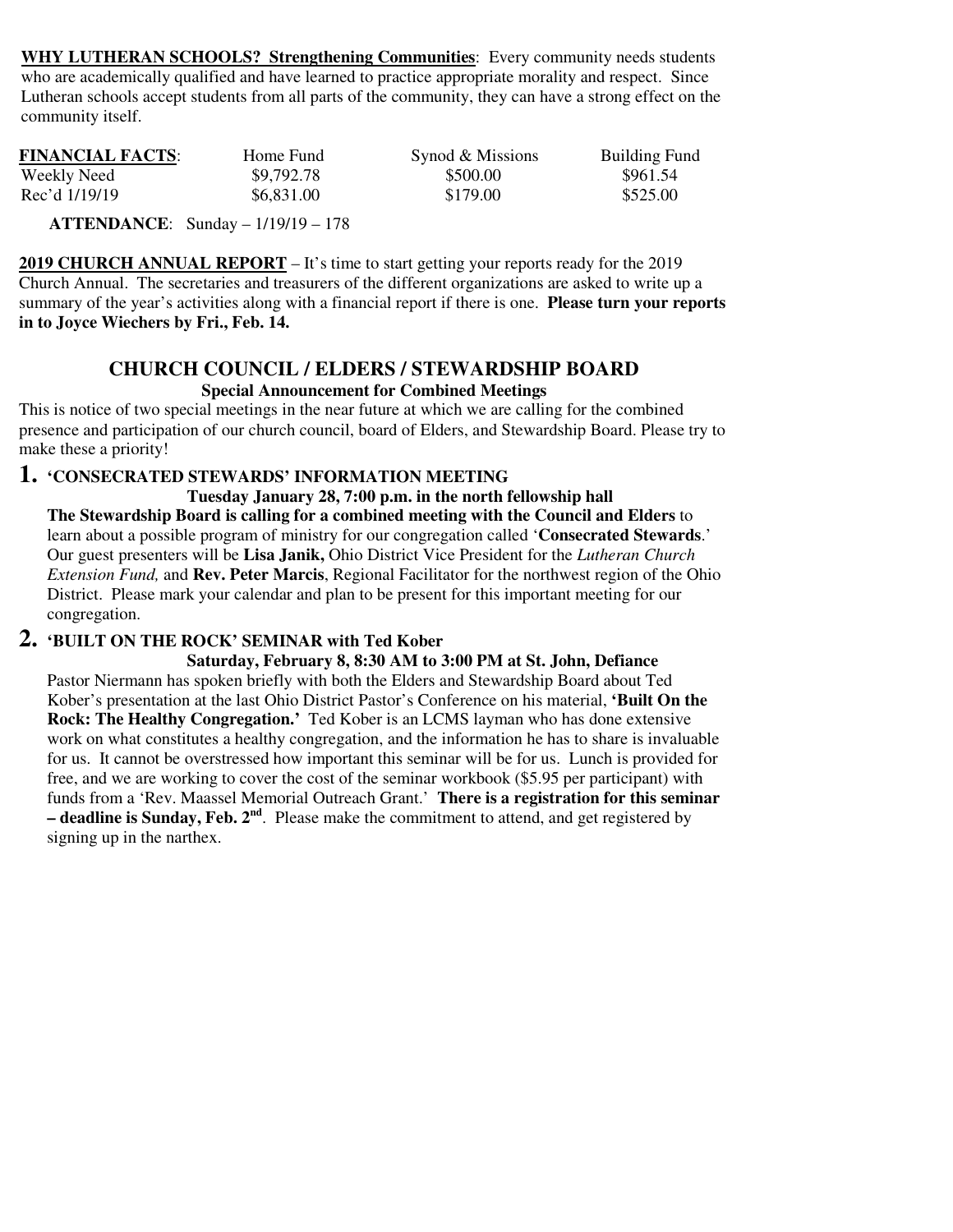**LYF SUPER BOWL SUB SALE** – Deadline to order is Mon., Jan.  $27<sup>th</sup>$ . On Sun., Feb.  $2<sup>nd</sup>$ , we will be selling Super Bowl subs to help raise money for our youth group. Each sub will cost \$4.00 (or a 3 for \$10 deal) and will contain salami, bologna, ham, white cheese, and yellow cheese on a 6" bun. To place an order, please fill out the pre-order form on the narthex table and place it in the basket or bring it to the church office by Mon., January  $27<sup>th</sup>$ . Orders can also be made from the link on the St. John Church Facebook page. Subs will be available for pick up after church on Sun., Feb.  $2<sup>nd</sup>$  until 11am. Payment will be due at the time of pick up. **Make checks payable to St. John LYF**.

# **POSITIONS TO FILL:**

- ► **TEACHER GR. 3&4**: St. John Lutheran School is seeking applications for a dynamic third and fourth grade teacher for the 2020-21 school year. Requirements are a Bachelor degree in education, a background check, 3 references, and subscribing to the St. John Lutheran Church and School religious beliefs. If you have questions please call the school office at 419-598- 8702. Applicants can mail a resume' to St. John Lutheran School, 16035 County Road U, Napoleon, OH 43545.
- **TEACHER AID:** St. John Lutheran School is seeking to fill the position for a teacher aid. The applicant must have a high school diploma, be willing to have a background check, be able to help tutor individuals and groups of classroom students, and monitor the students at recess times. In addition the individual should adhere to the teachings and religious beliefs of the Lutheran church. If interested please send or drop off your resume at the school office.

### **PRESCHOOL:**

- **ENROLLMENT** The St. John Lutheran Preschool is now accepting enrollment applications for 2020-21 school year. Anyone interested in enrolling your child in our preschool program should contact the school office at 419-598-8702 to request an enrollment packet and/or turn in their registration form. We will be opening the registration up to the public as of February  $4<sup>th</sup>$ . There is a non-refundable \$30 registration fee that must accompany your registration form.
- **TUITION** Prior to Christmas Break, letters were sent to all Preschool families regarding an increase in tuition for the 2020-2021 school year. Here are the School Board approved rates as of the October 2019 Board meeting: 3-yr old Preschool - \$80/month; 4/5-yr old Preschool - \$200/month. It has been several years since a tuition increase has been made, and in order for the program to remain self-funded, this increase will need to be implemented beginning with the 2020-2021 school year.

**ST. JOHN REGISTRATION OPEN HOUSE** – An **Open House** is planned for grade levels (PS-8) at St. John School for Wednesday evening, **February 5th, from 6:30 to 7:30 PM**, for families who would like to come and look at our school and discuss the possibility of sending their child/children here for their education. There will also be refreshments. If anyone in the congregation might know of a prospective student for Grades PS-8, please be sure to pass this information to them.

**PANCAKE/SAUSAGE BREAKFAST:** On Sun., Feb. 23<sup>rd</sup>, the  $7<sup>th</sup>$  &  $8<sup>th</sup>$  Grade students will be hosting a delicious Pancake & Sausage Breakfast in the fellowship hall for everyone to enjoy. They will begin serving after the church service until noon. The proceeds from this breakfast will be put towards their 2020 Class Trip to St. Louis. This is a Thrivent Action Team Event. Come and enjoy a delicious breakfast, along with some good fellowship…and support the 7&8 Grade Trip.